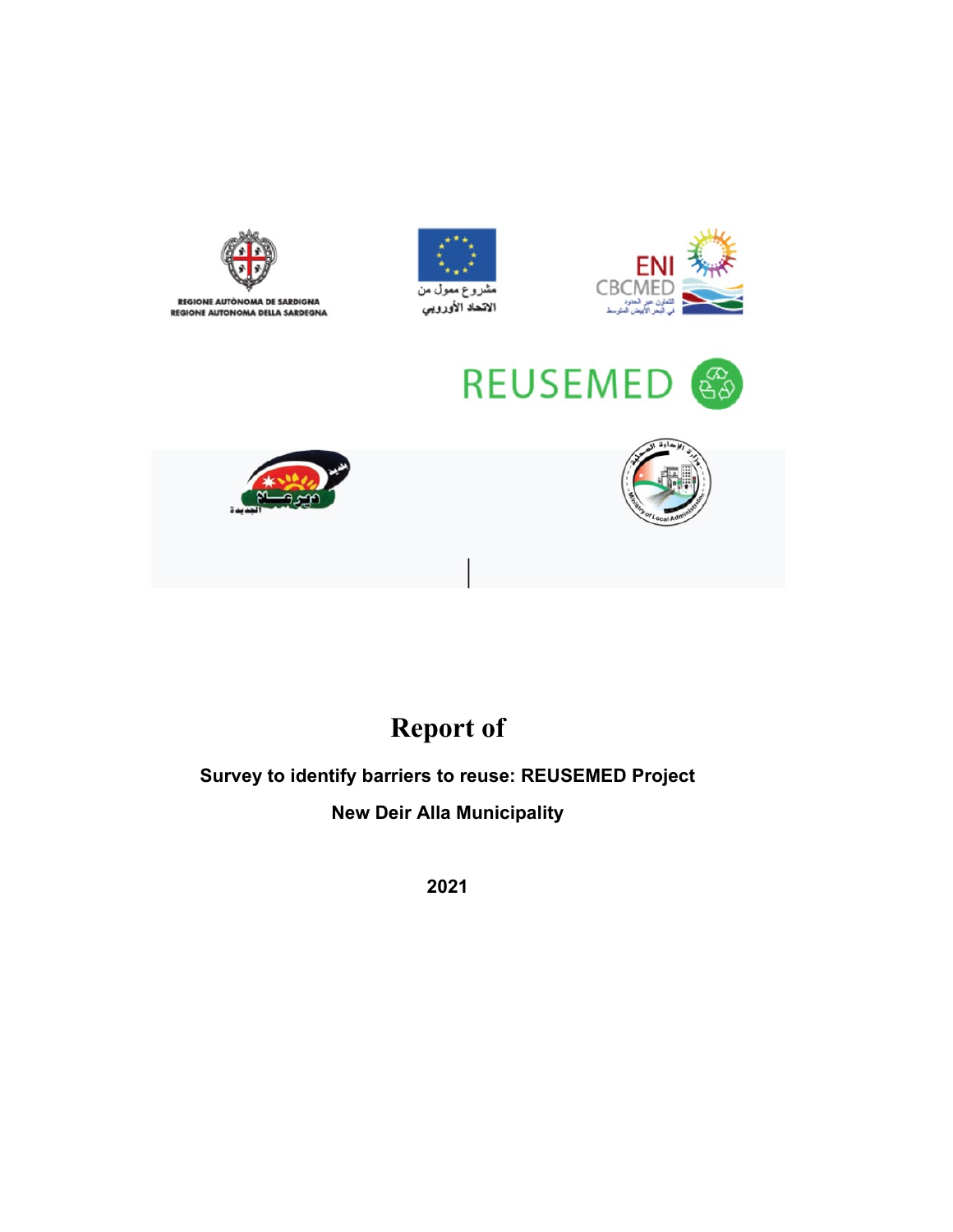## **New Deir Alla Municipality**

**Area of : (Deir Alla, Rweiha, Derar, Khazma, Al Balawneh, Twal Al Janoubi, Twal Al Shamali).**

**Days of works: 60**

**Sample Volume: 1793 Random Sample**

**During the preparation of the samples, it was taken into account that the samples include all residents of the seven areas of the municipality, and it was taken into account that they are inclusive of the different origins and nationalities of the population, taking into account gender, ages and different cultures so that the sample is comprehensive and gives real and realistic results.**

**Ten researchers worked in this questionnaire so that the regions were divided and distributed according to regions and population density. After completing the questionnaires that were accompanied with an explanation of all the concepts of the questions in the questionnaire, a statistical and quantitative analysis of the results was carried out using the SPSS program, where the results were arranged in the form of tables that included classifications and numbers. Then the data was processed and a percentage was prepared for all results to be displayed in the CHART method, in order to be easier to understand and deal with.**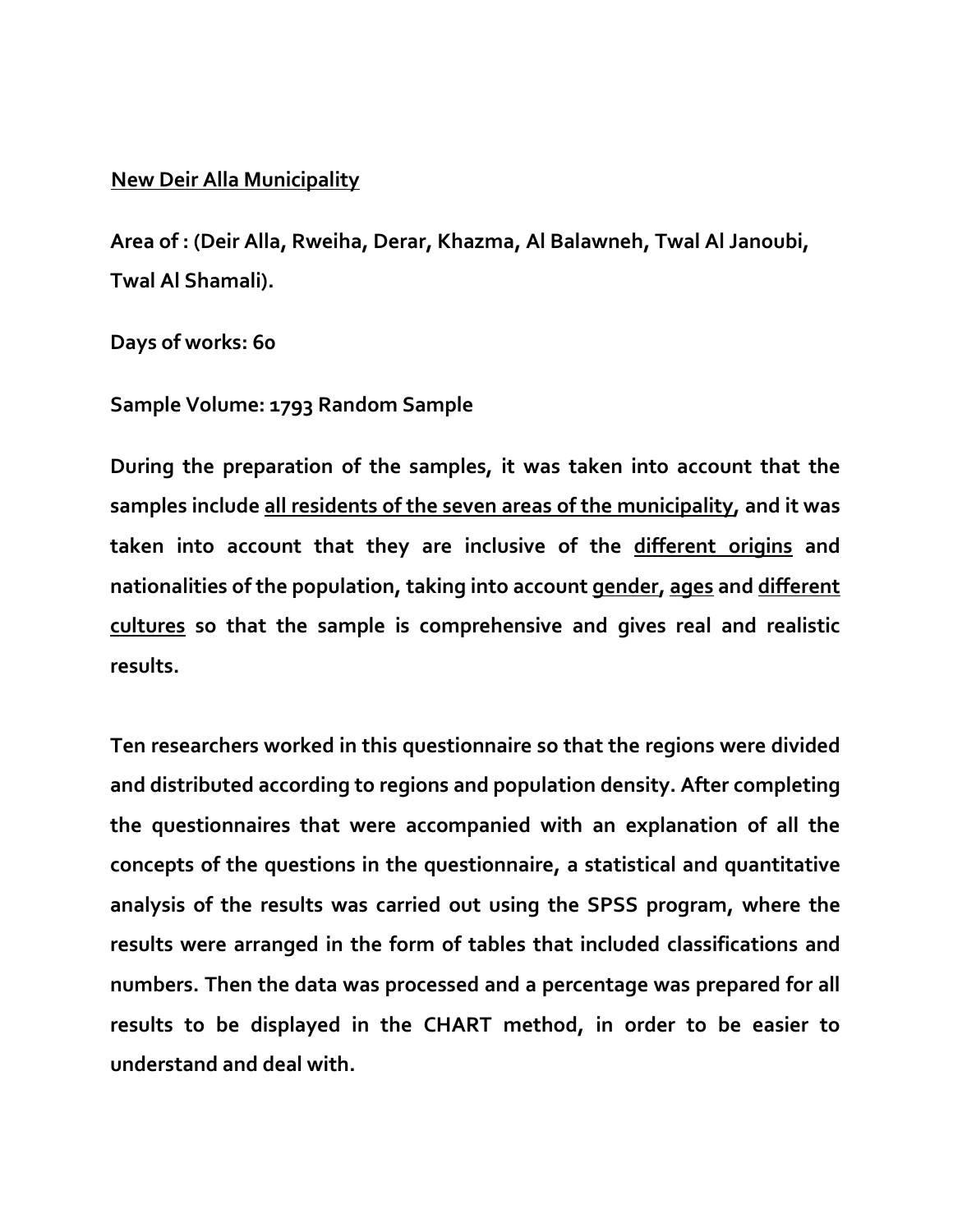

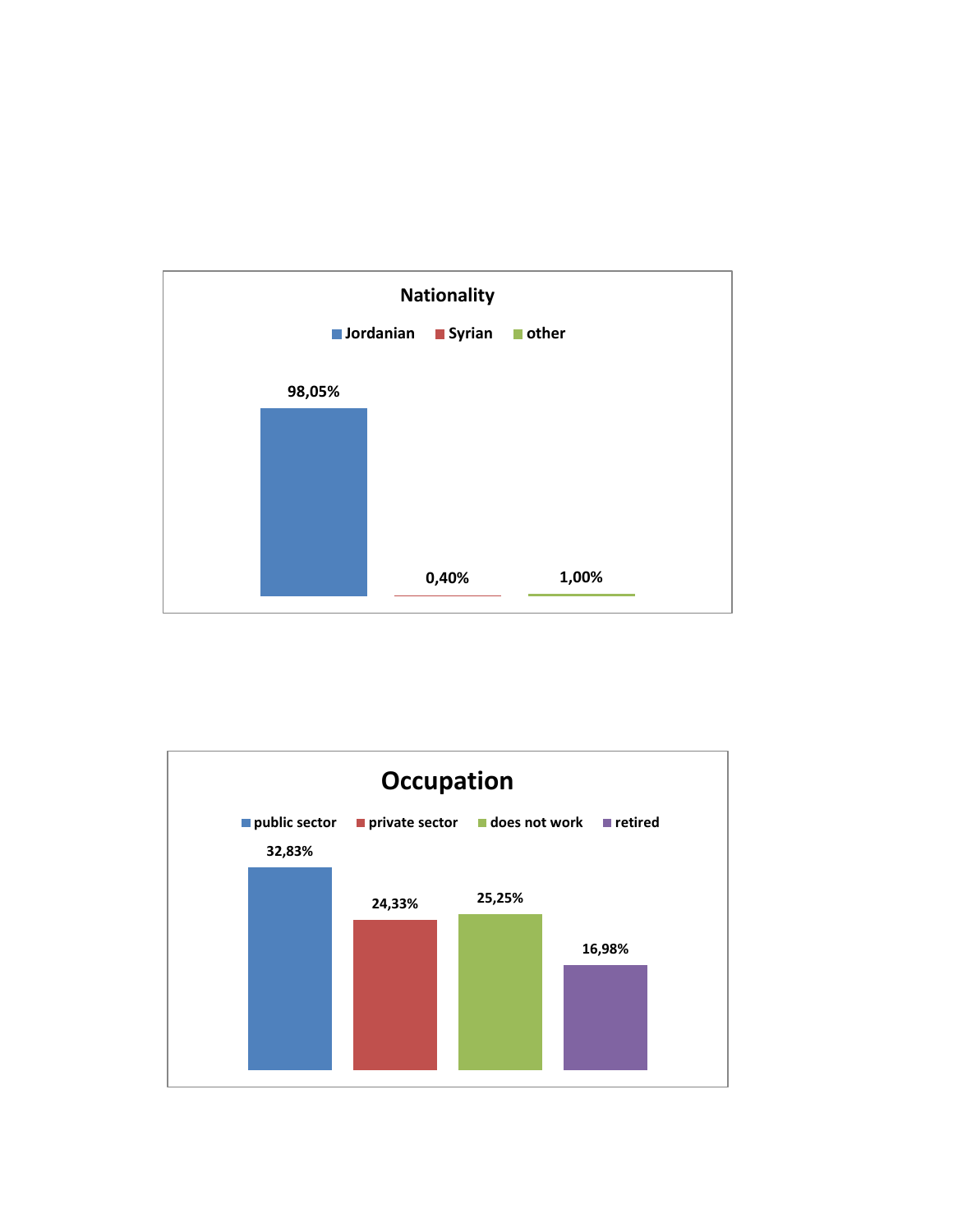

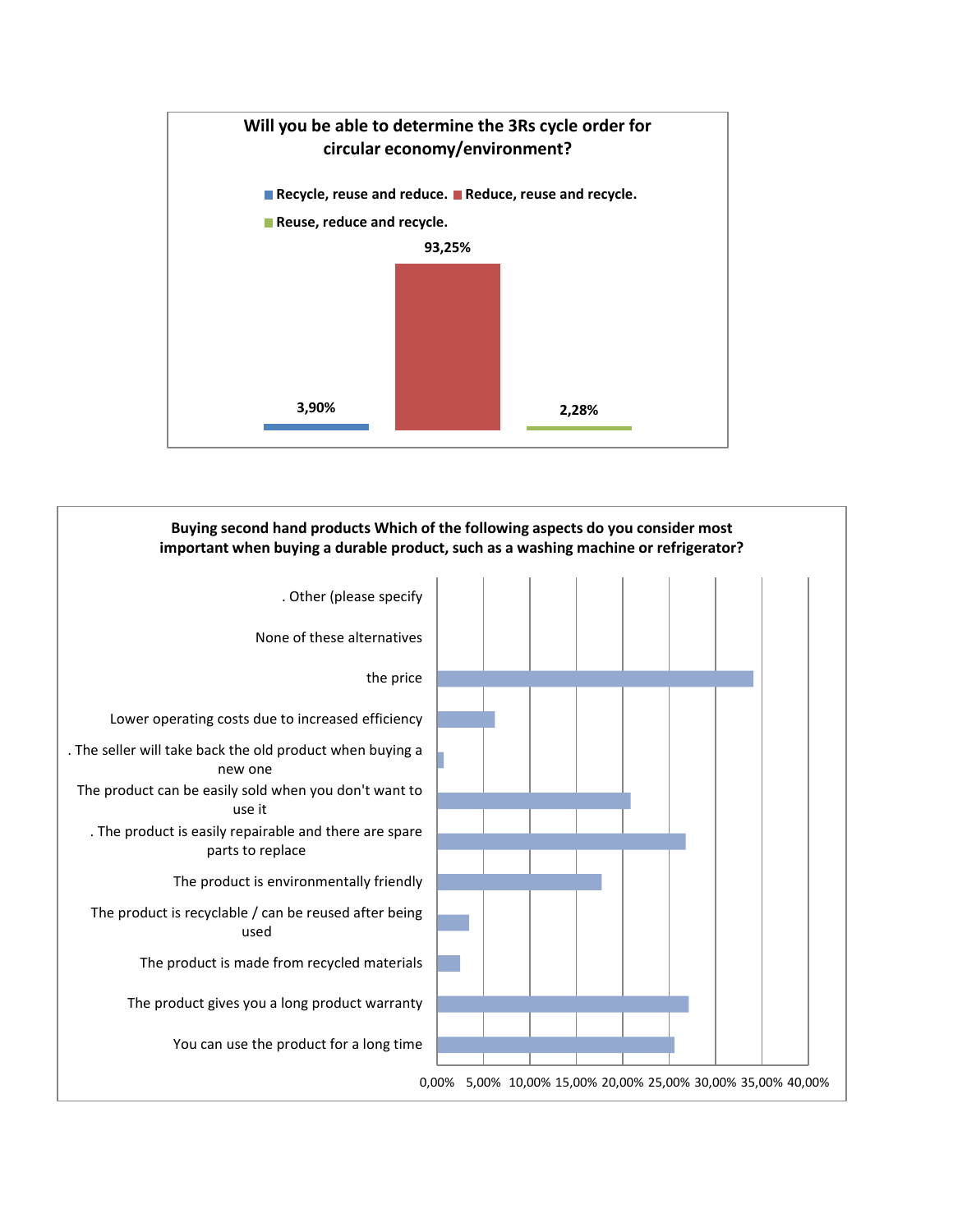

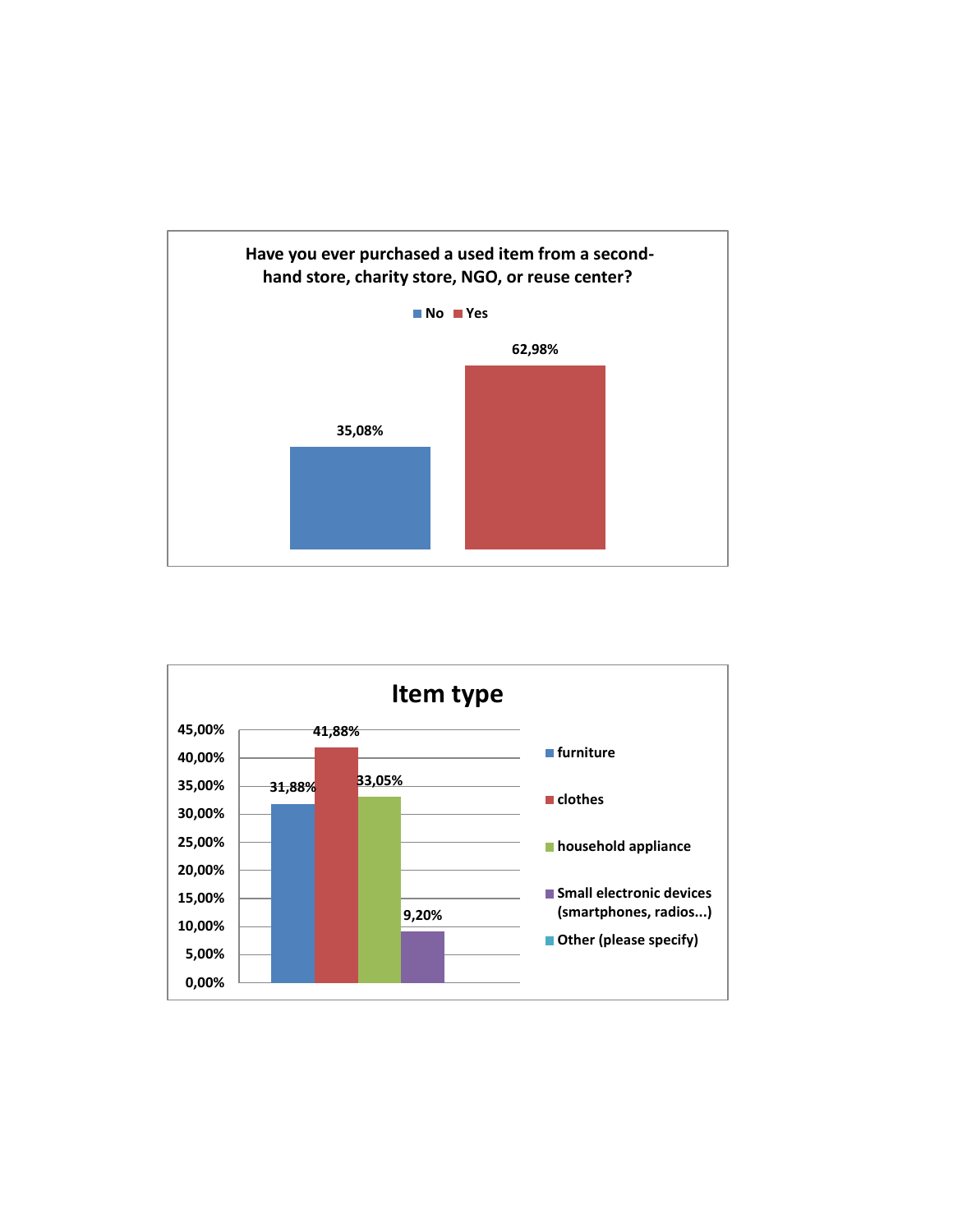

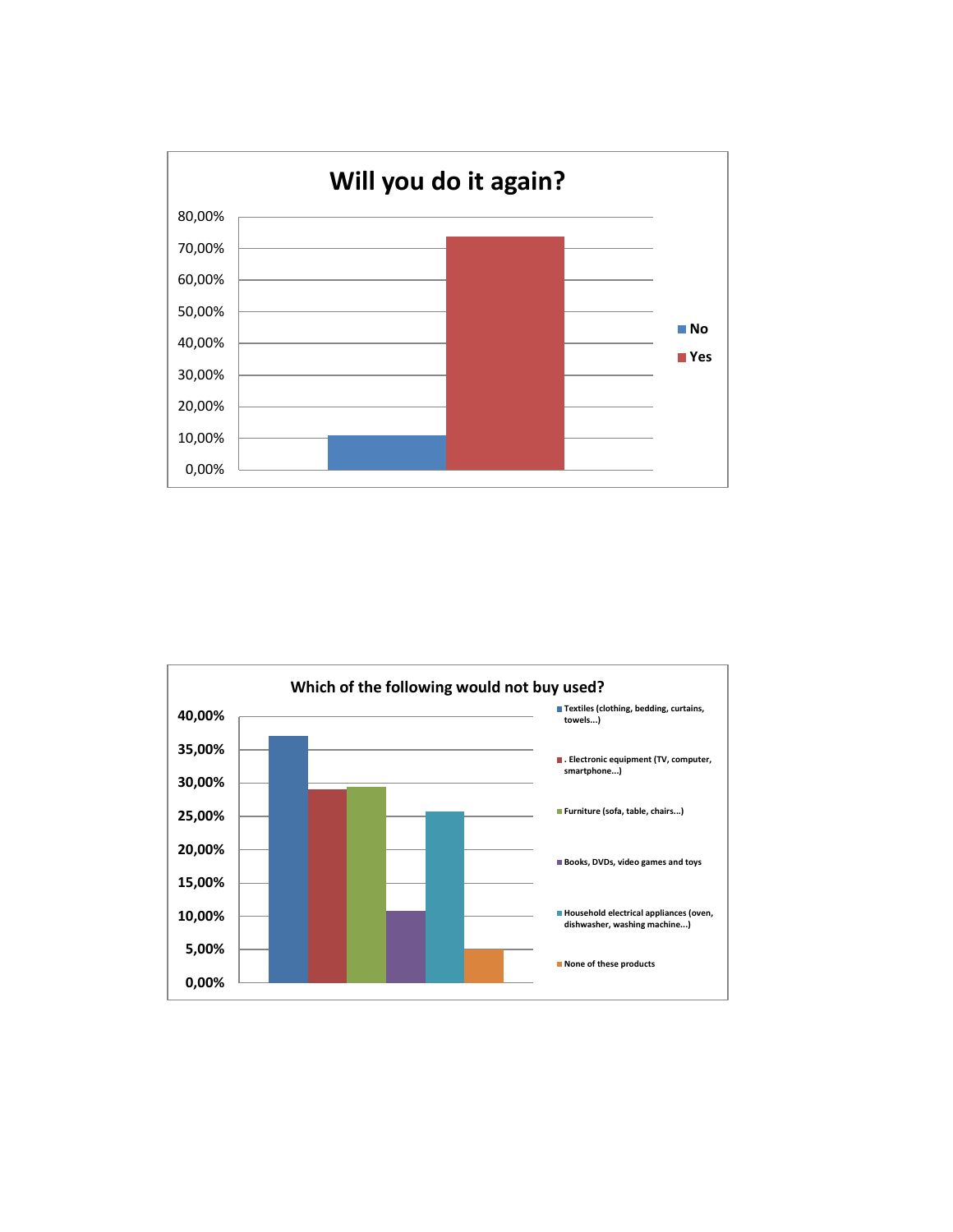

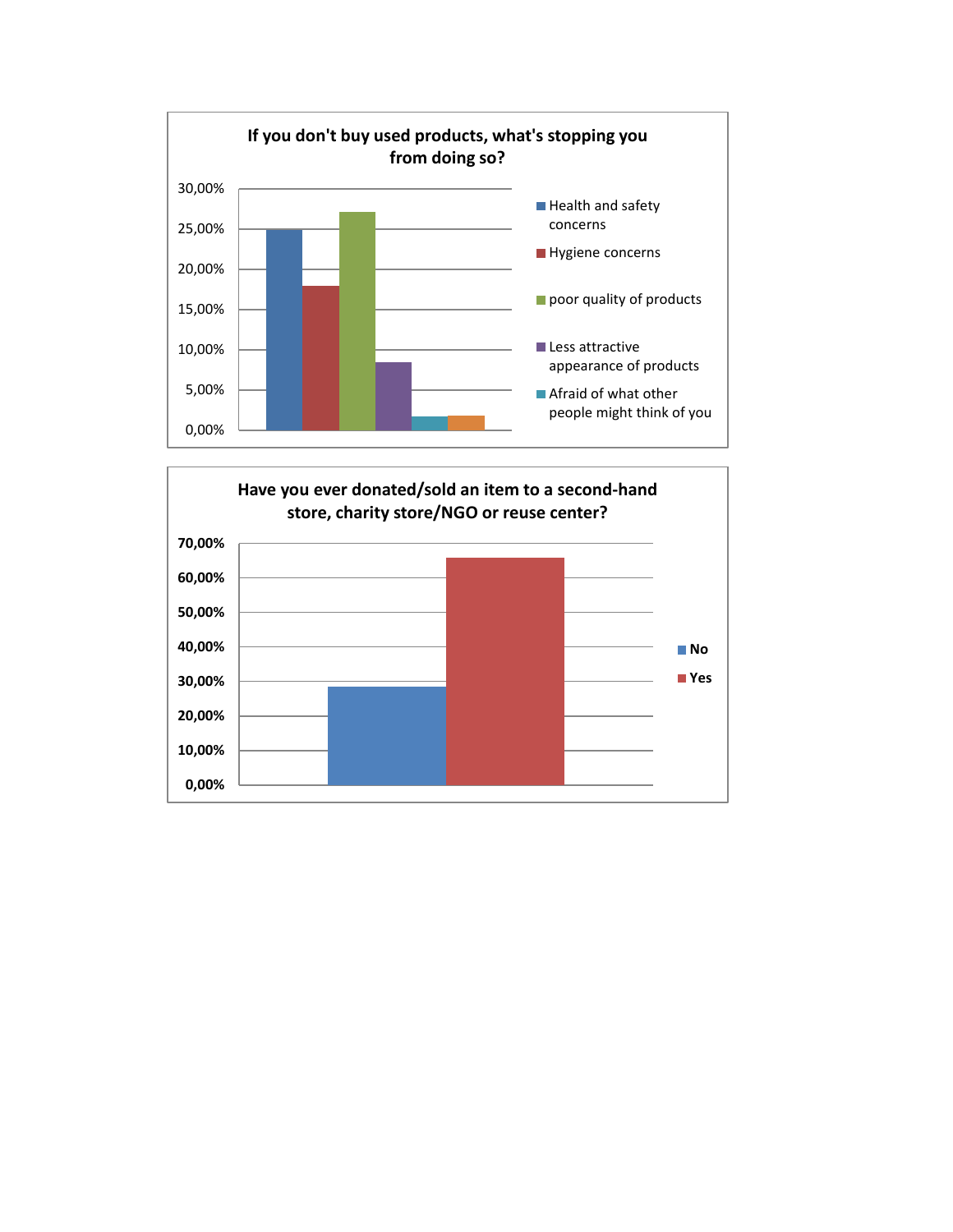

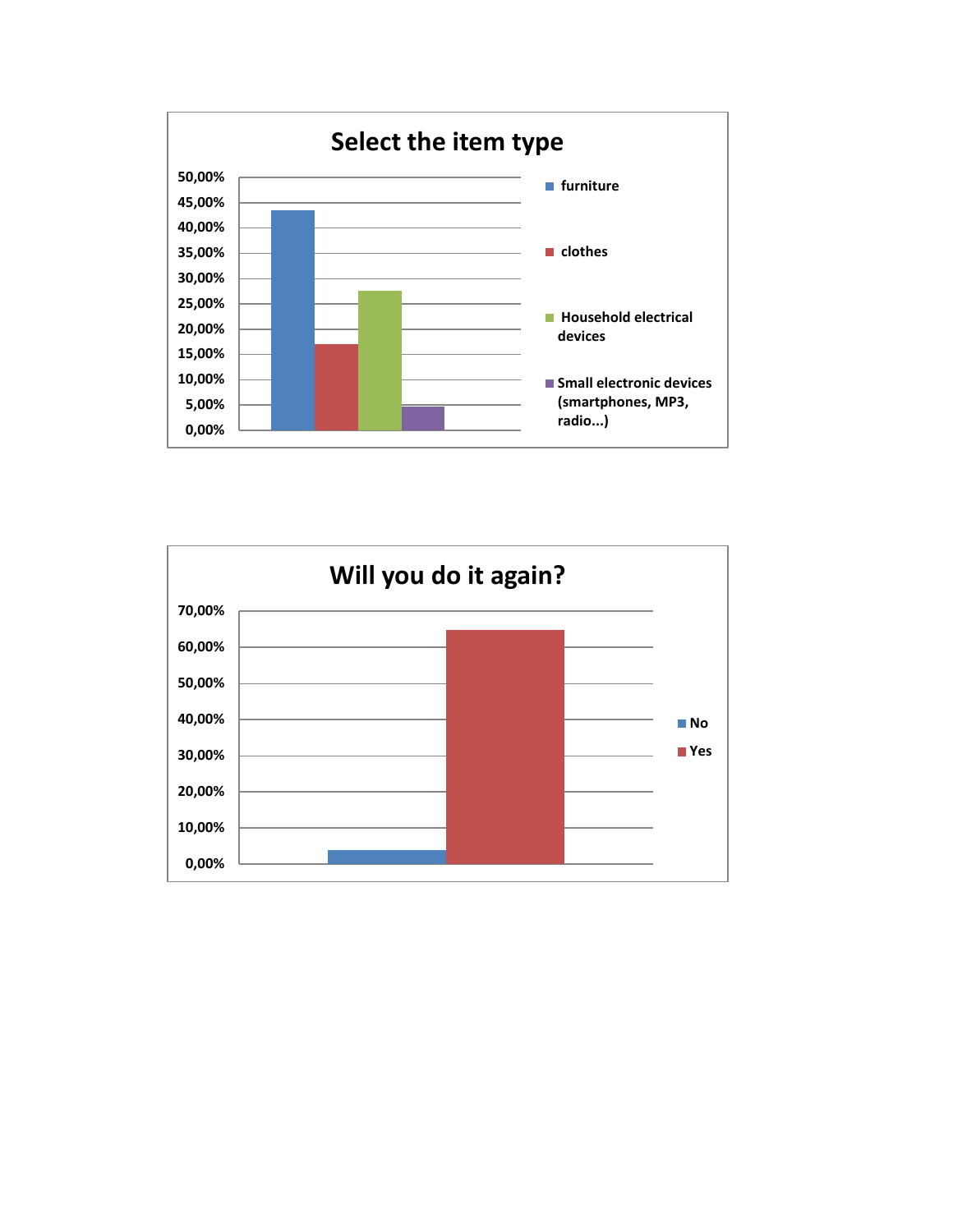

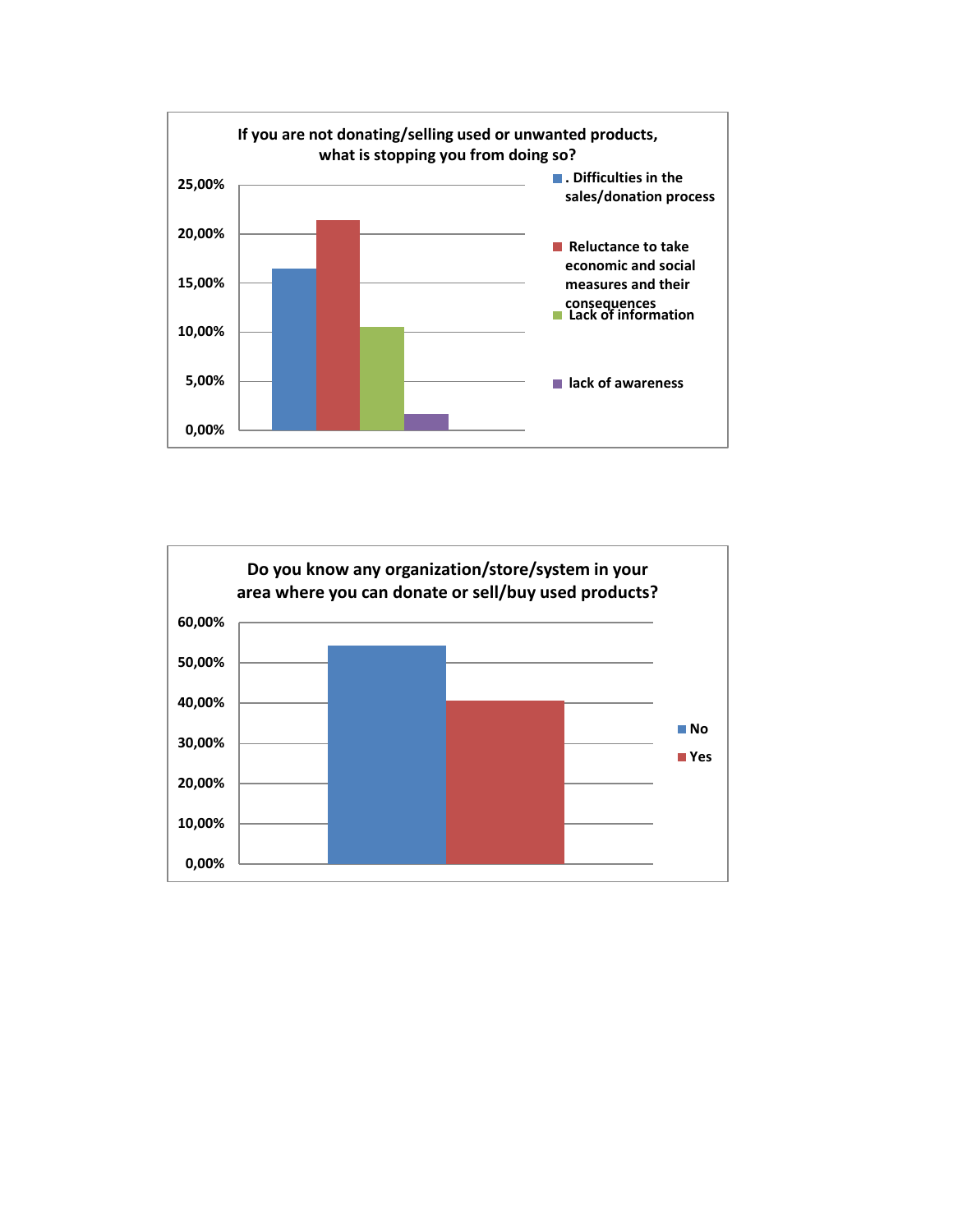

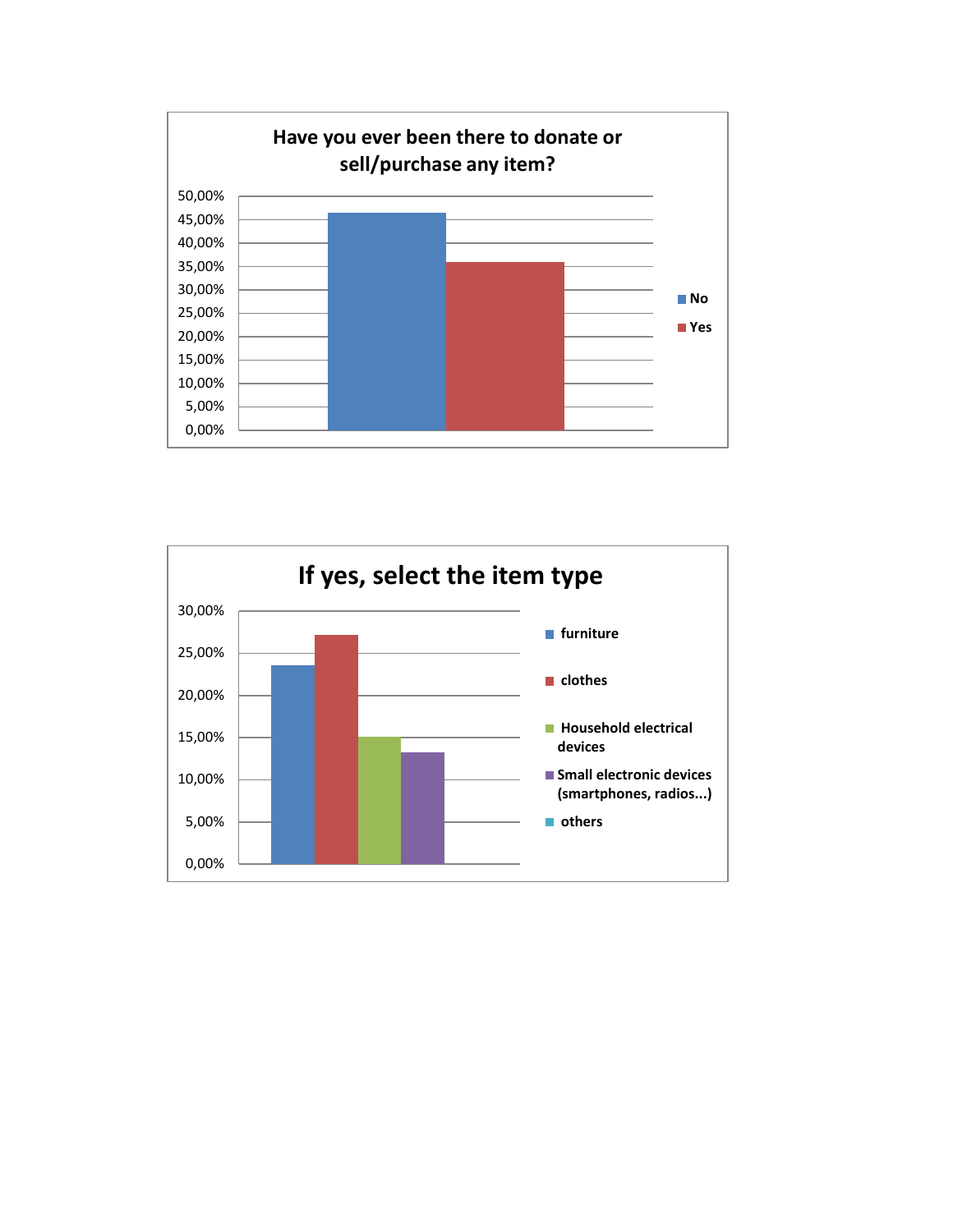

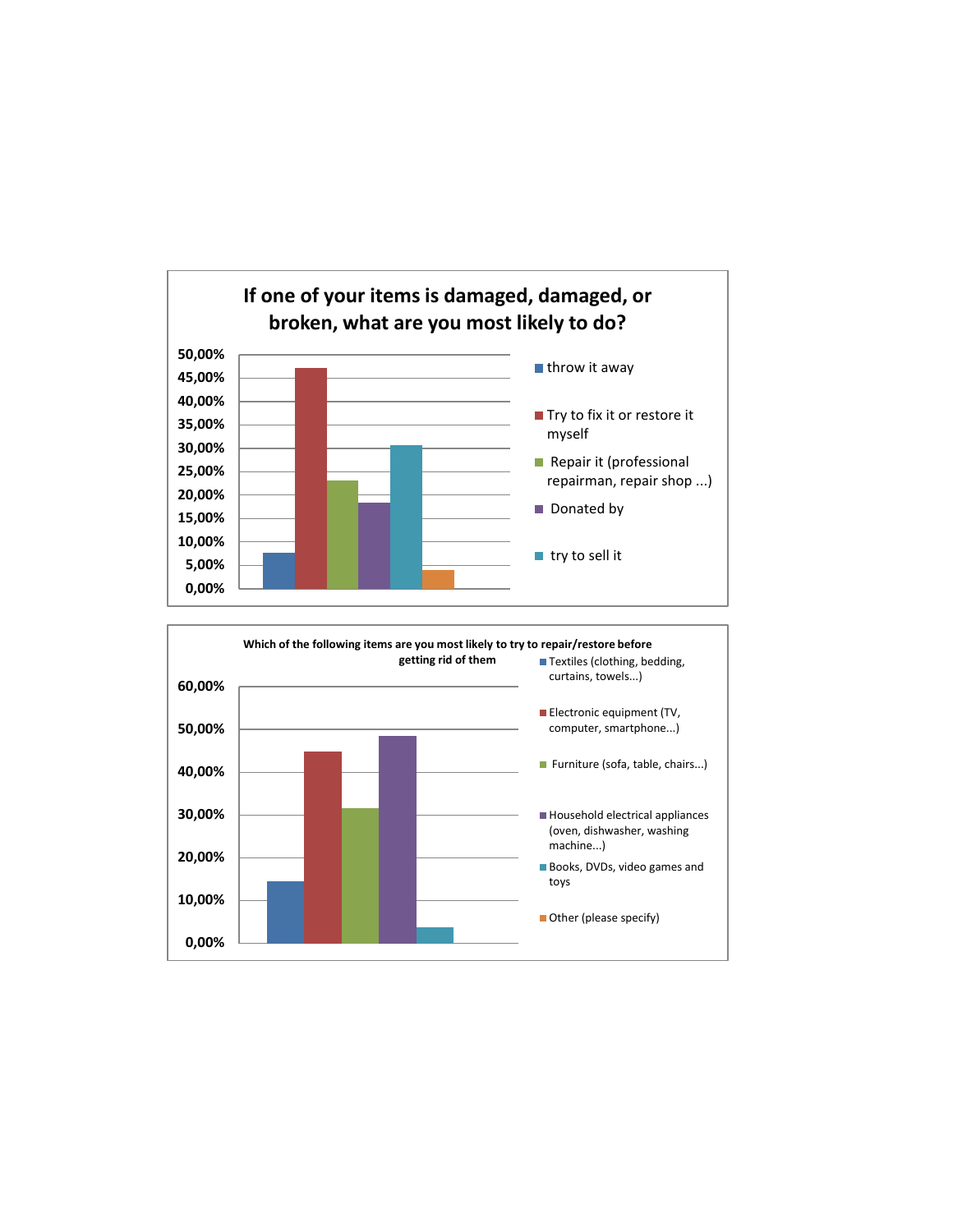

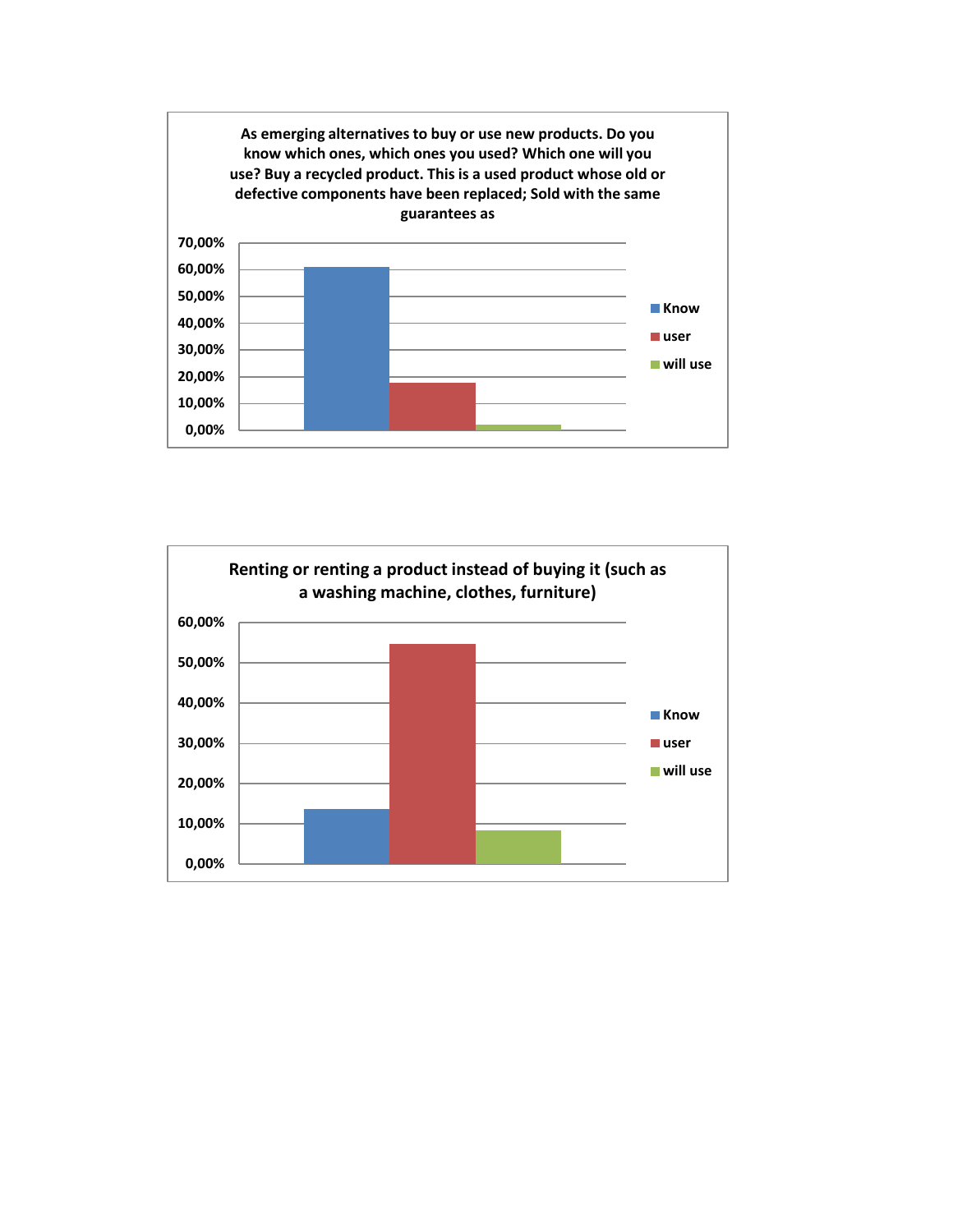

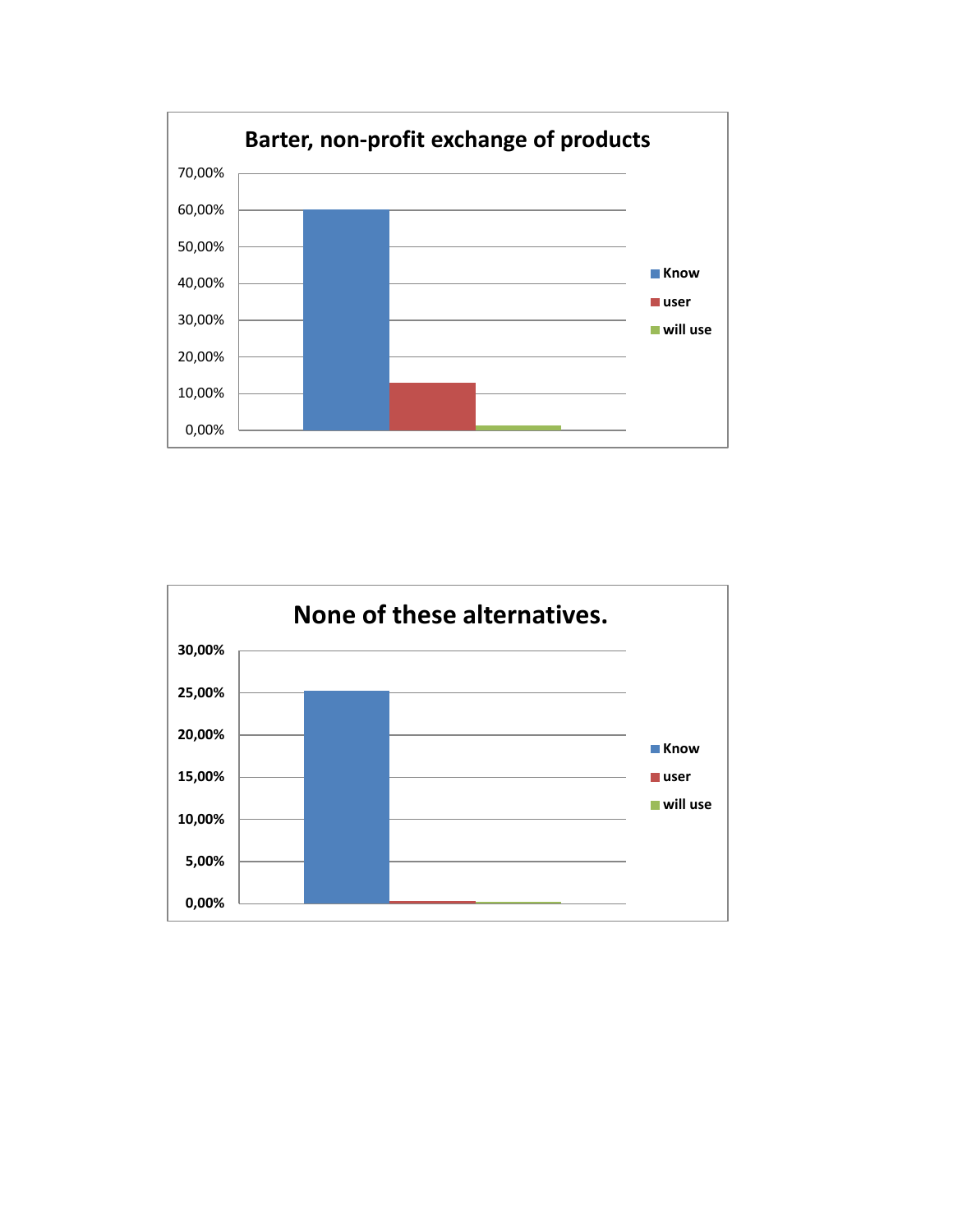

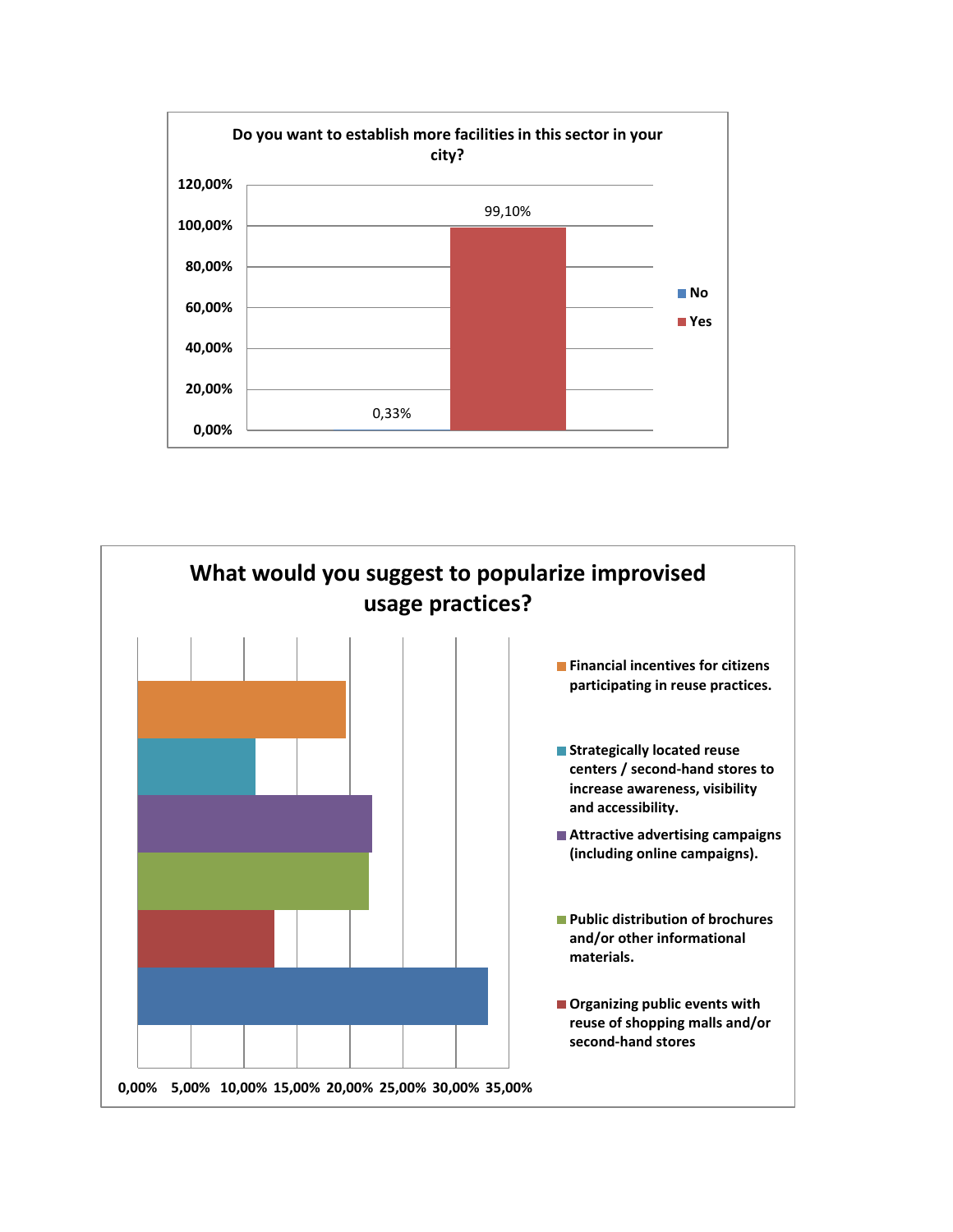

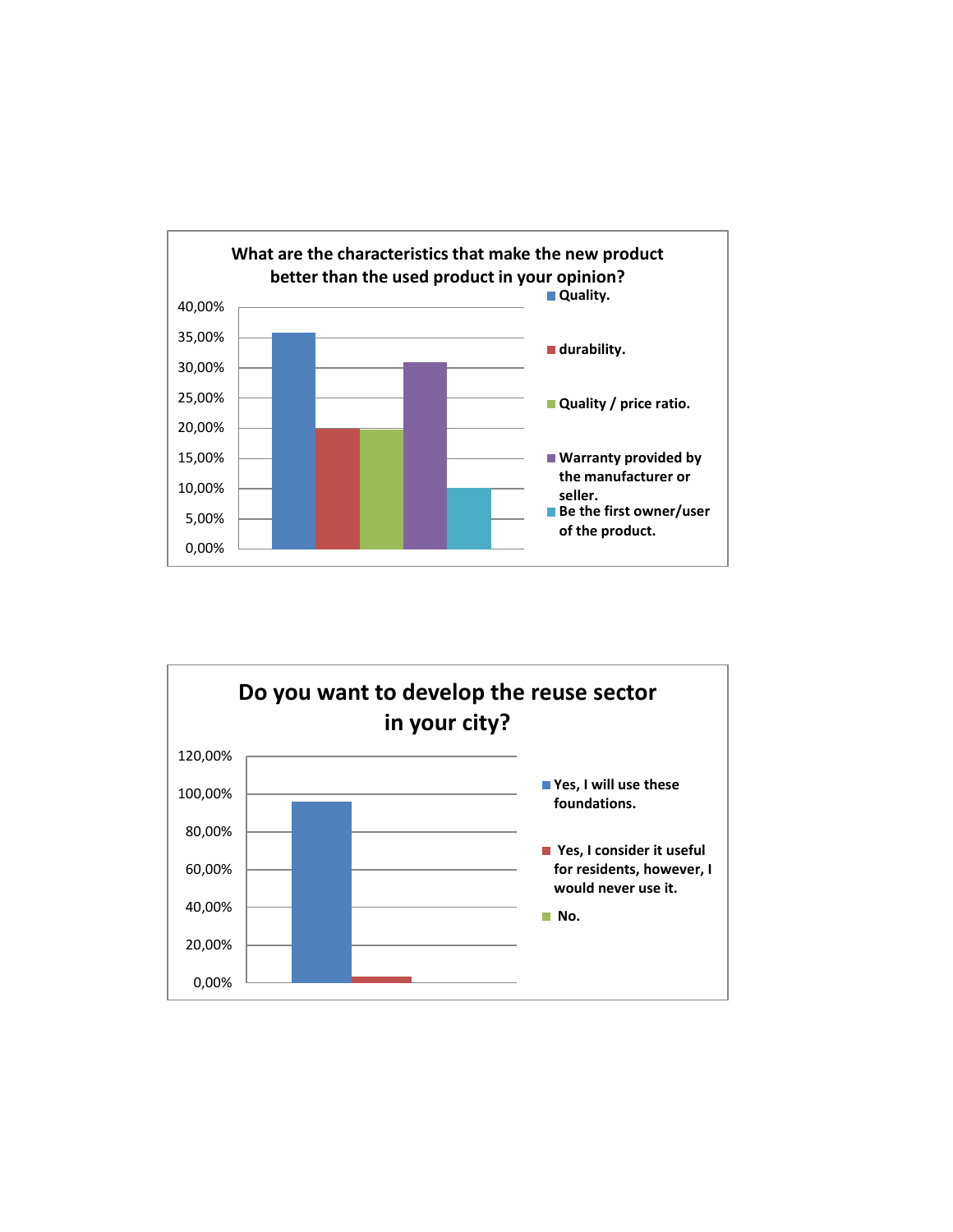

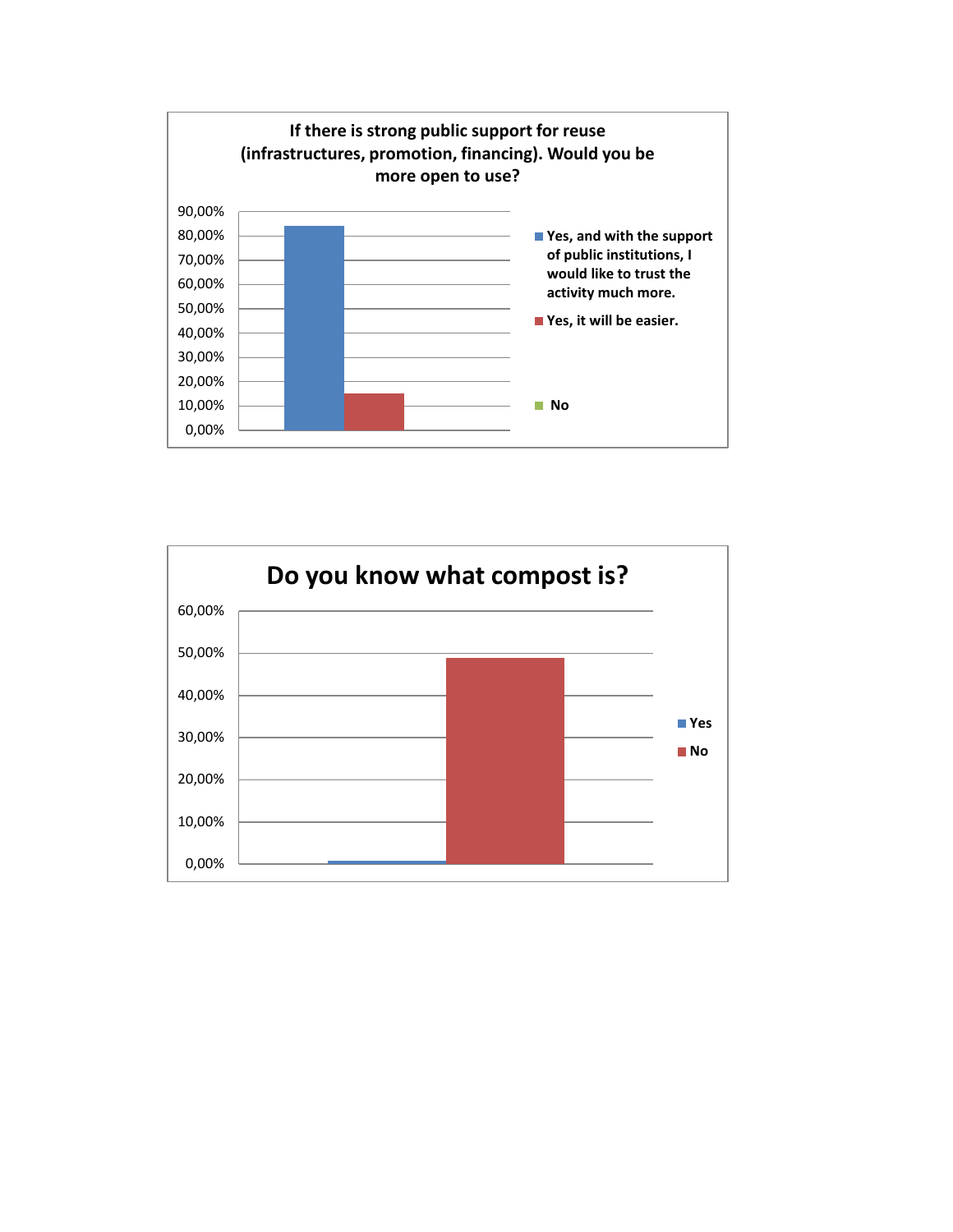

![](_page_16_Figure_1.jpeg)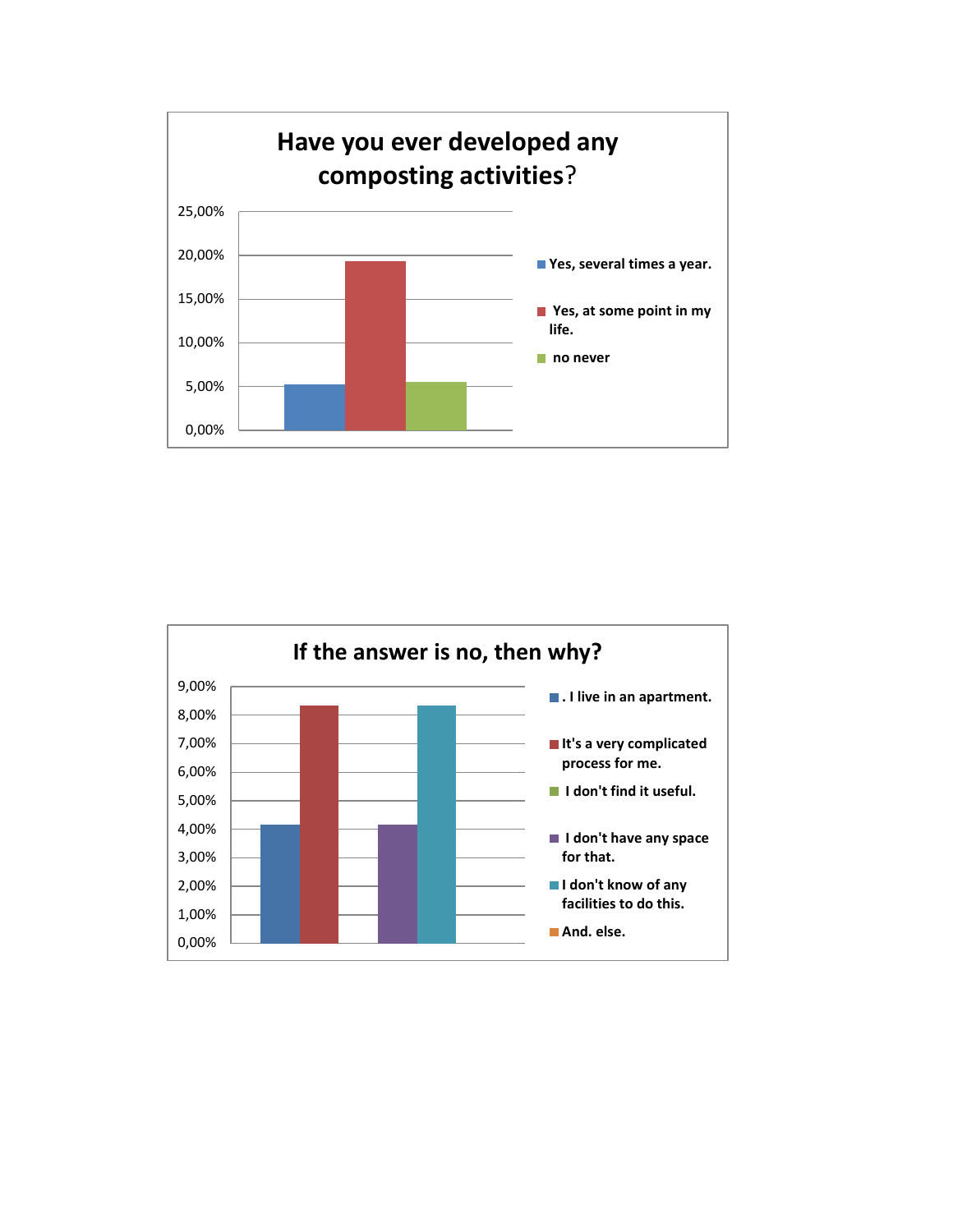![](_page_17_Figure_0.jpeg)

![](_page_17_Figure_1.jpeg)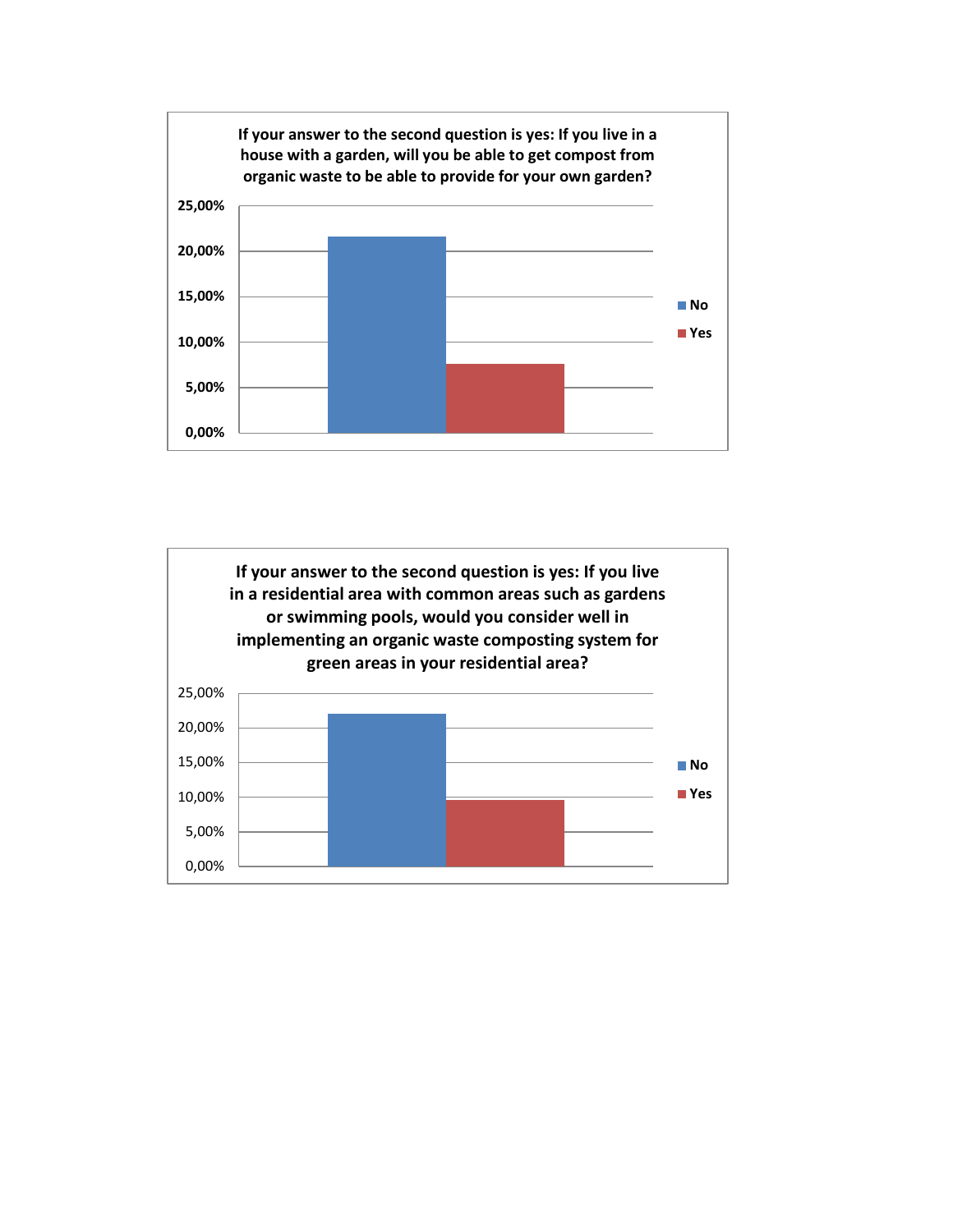![](_page_18_Figure_0.jpeg)

![](_page_18_Figure_1.jpeg)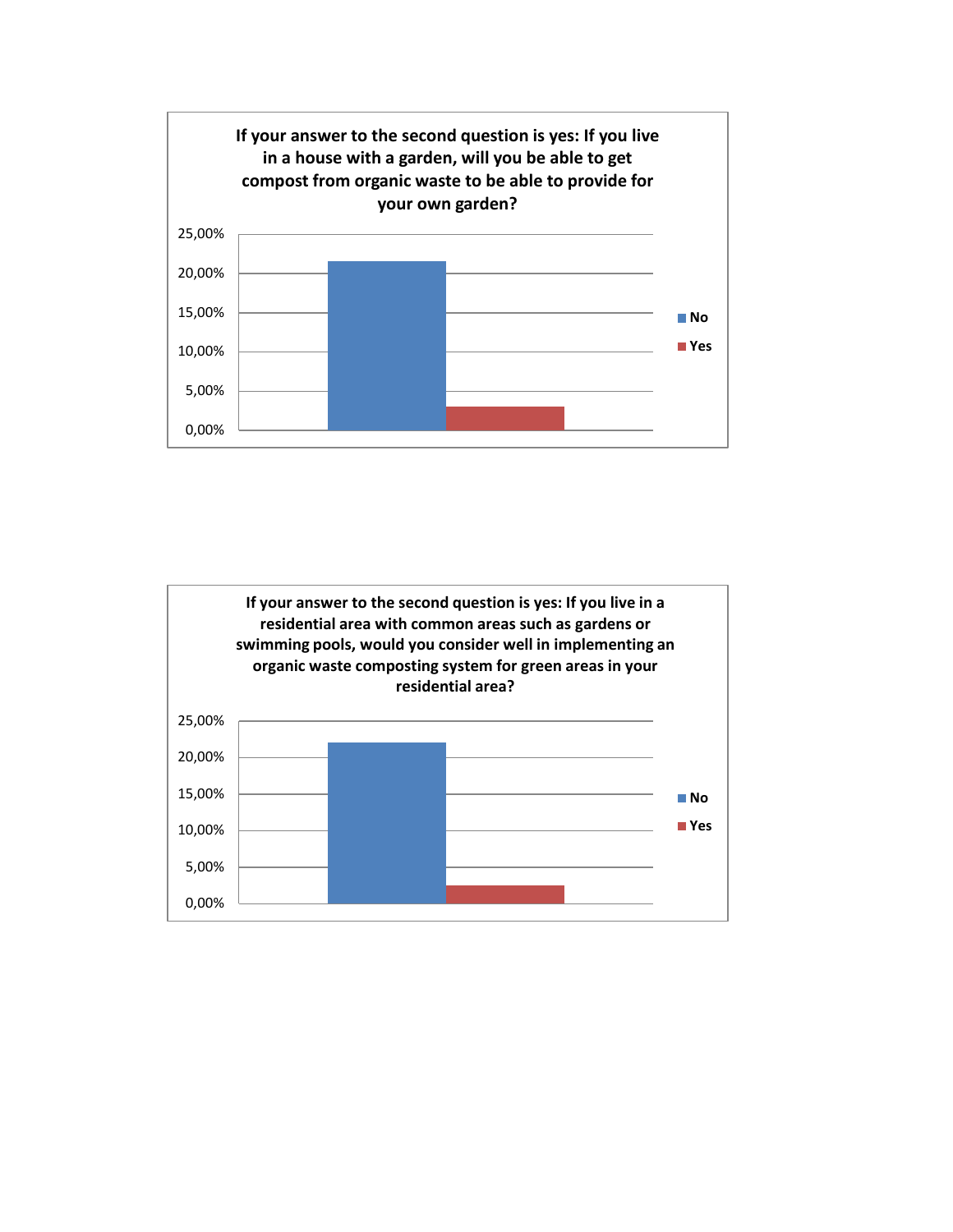![](_page_19_Figure_0.jpeg)

![](_page_19_Figure_1.jpeg)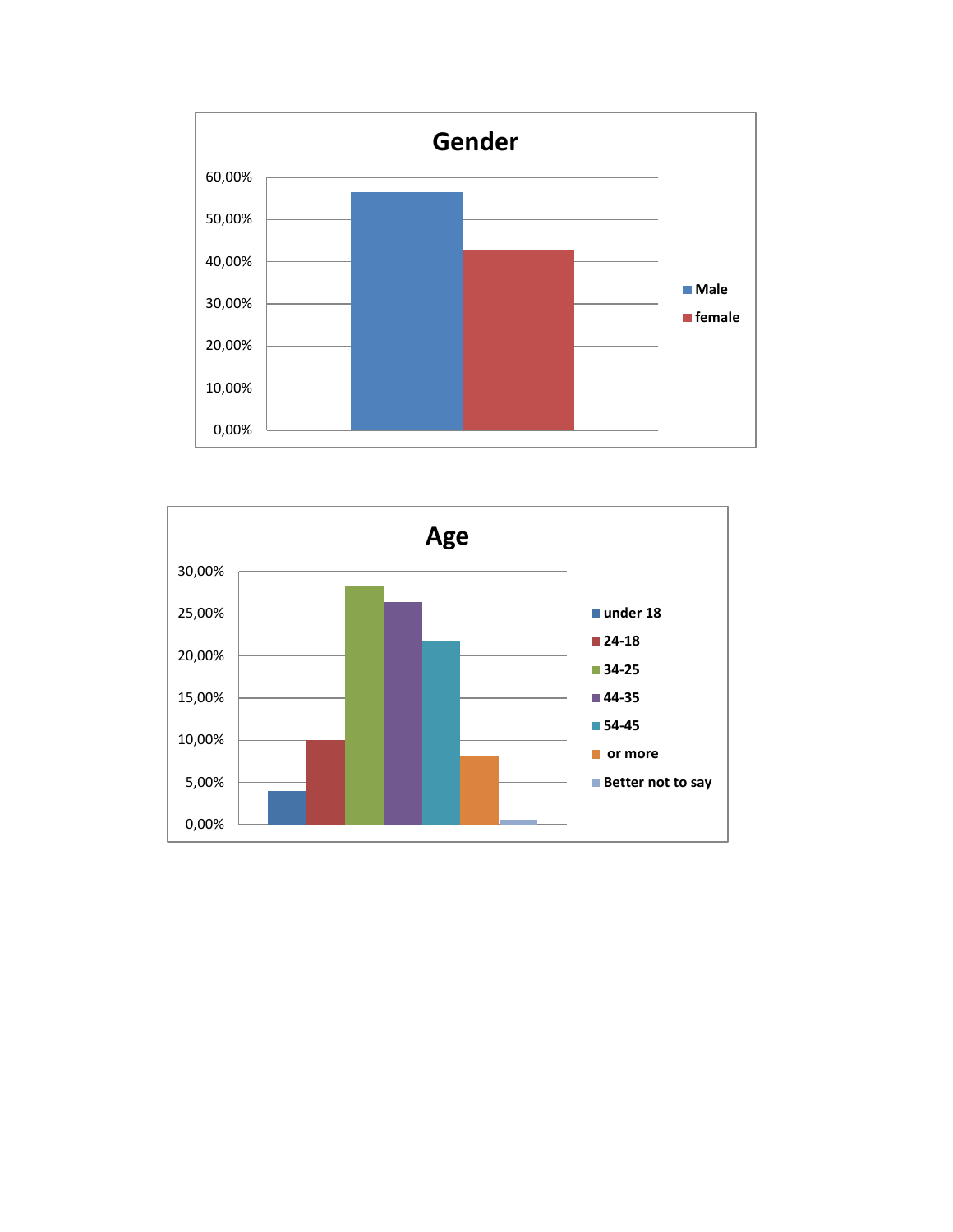![](_page_20_Figure_0.jpeg)

![](_page_20_Figure_1.jpeg)